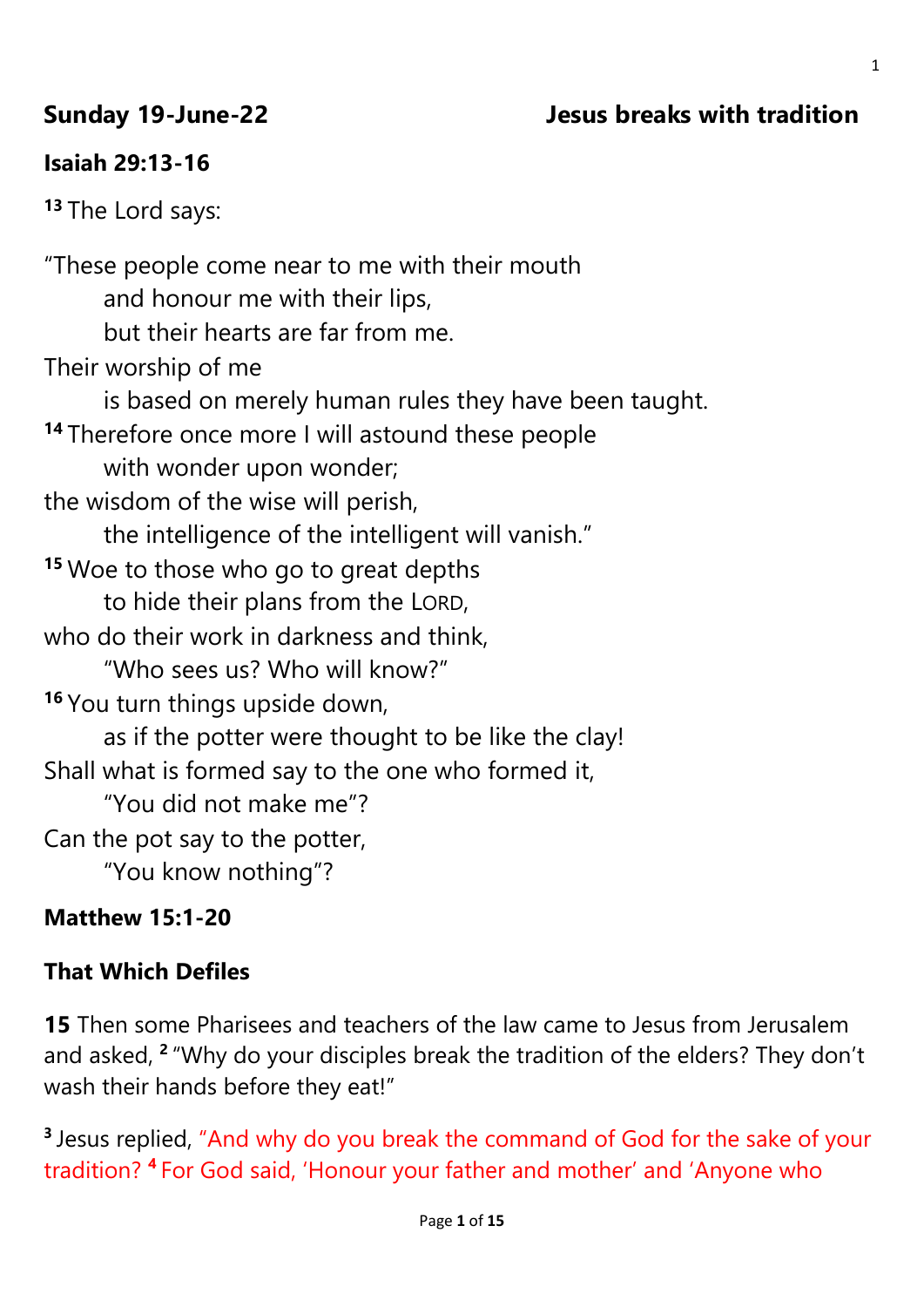curses their father or mother is to be put to death.' **<sup>5</sup>** But you say that if anyone declares that what might have been used to help their father or mother is 'devoted to God,' <sup>6</sup> they are not to 'honour their father or mother' with it. Thus, you nullify the word of God for the sake of your tradition. **<sup>7</sup>** You hypocrites! Isaiah was right when he prophesied about you:

**8** "'These people honour me with their lips,

but their hearts are far from me.

**9** They worship me in vain;

their teachings are merely human rules.'"

**<sup>10</sup>** Jesus called the crowd to him and said, "Listen and understand. **<sup>11</sup>** What goes into someone's mouth does not defile them, but what comes out of their mouth, that is what defiles them."

**<sup>12</sup>** Then the disciples came to him and asked, "Do you know that the Pharisees were offended when they heard this?"

**<sup>13</sup>** He replied, "Every plant that my heavenly Father has not planted will be pulled up by the roots. **<sup>14</sup>** Leave them; they are blind guides. If the blind lead the blind, both will fall into a pit."

**<sup>15</sup>** Peter said, "Explain the parable to us."

**<sup>16</sup>** "Are you still so dull?" Jesus asked them. **<sup>17</sup>** "Don't you see that whatever enters the mouth goes into the stomach and then out of the body? **<sup>18</sup>** But the things that come out of a person's mouth come from the heart, and these defile them. **<sup>19</sup>** For out of the heart come evil thoughts—murder, adultery, sexual immorality, theft, false testimony, slander. **<sup>20</sup>** These are what defile a person; but eating with unwashed hands does not defile them."

# **Sermon: Jesus breaks with tradition**

Before we begin - let me **ask God to give us His understanding and speak to us through** 

## **this passage**

Let's pray…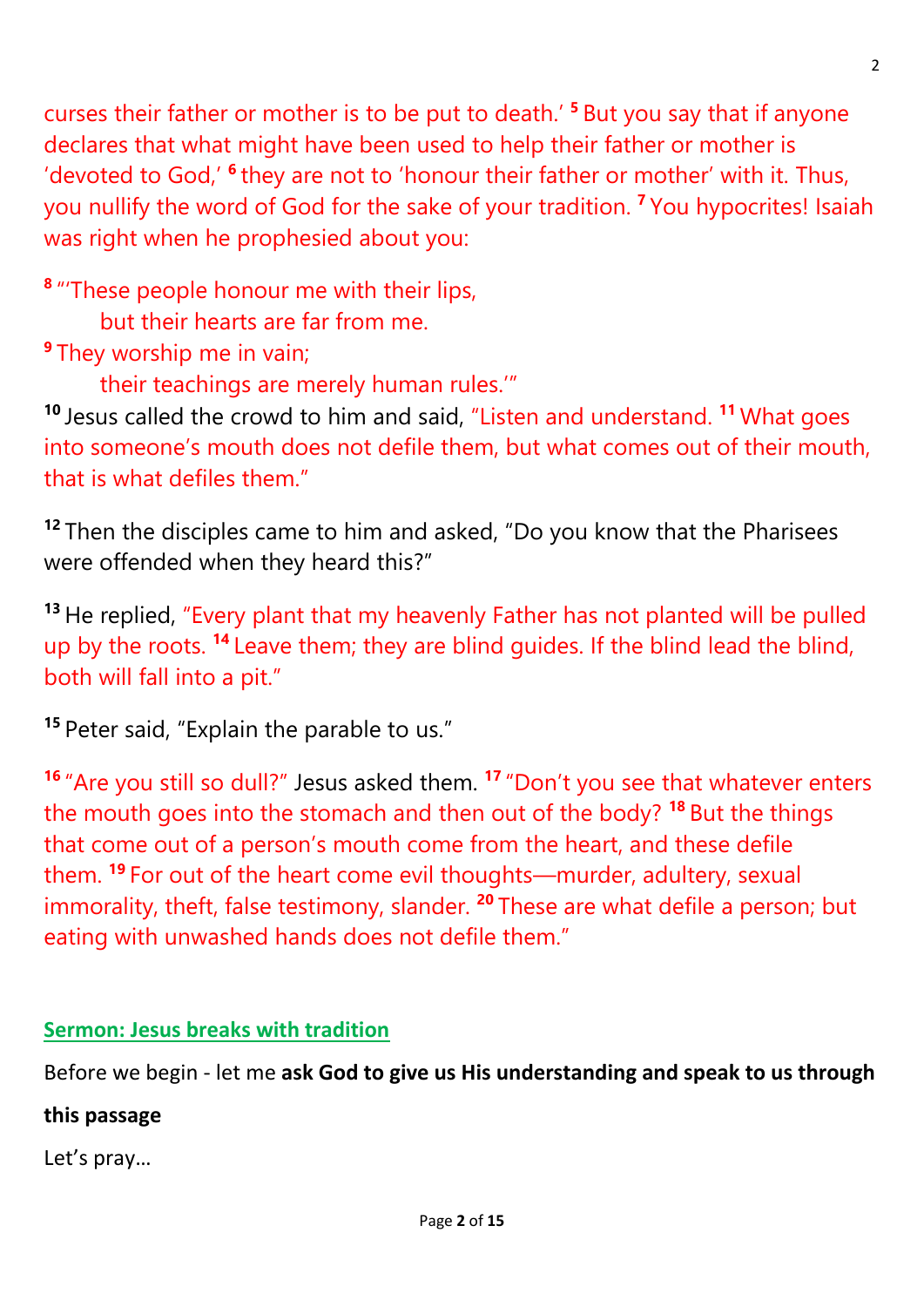### **Intro**

### We **live** with **a lot** of **traditions**, don't we?

Traditions are: *customs or beliefs passed on from generation to generation*

We have traditions like: **Christmas celebrations** (Christmas Carols, Christmas services, Christmas trees and gifts; Christmas family meals); **Easter celebrations** (services, easter eggs; Easter Show); **New Year celebrations**; **Religious "feast" days**; **Religious "seasons**" (Lent, Advent); **Australia Day**; **Anzac Day**; **Melbourne Cup Day, Queen's Birthday; Father's Day; Mother's Day; Remembrance Day; Summer holidays**; **Schoolies**, **Family holidays**; **Sunday roast**; **Birthdays;** various **Wedding traditions** – and so on.

(pause)

Sometimes we repeat traditions without understanding why we do them

Sometimes we repeat them without questioning if they are still valid

Sometimes our traditions line up with God's Word – sometimes they don't – sometimes that matters – and sometimes it doesn't.

But it does matter if we **insist that our traditions have equal or higher authority than God's Word.**

That's the **problem** that **Jesus encounters** in our passage today

### **Traditions and Religious Activity don't make us a Christian (vv1-9)**

So, we pick up the story in Matthew 15 vv1-2

Where some **religious Jewish leaders** (the Pharisees and teachers of the law) have

come all the way **from Jerusalem to the region of Galilee**

They've **heard about His miracles and healings** – and they've **heard about His teaching** 

**with authority** – teaching which often **seems to disagree with their traditional** 

**teaching**.

And they've come to try and **catch Jesus out**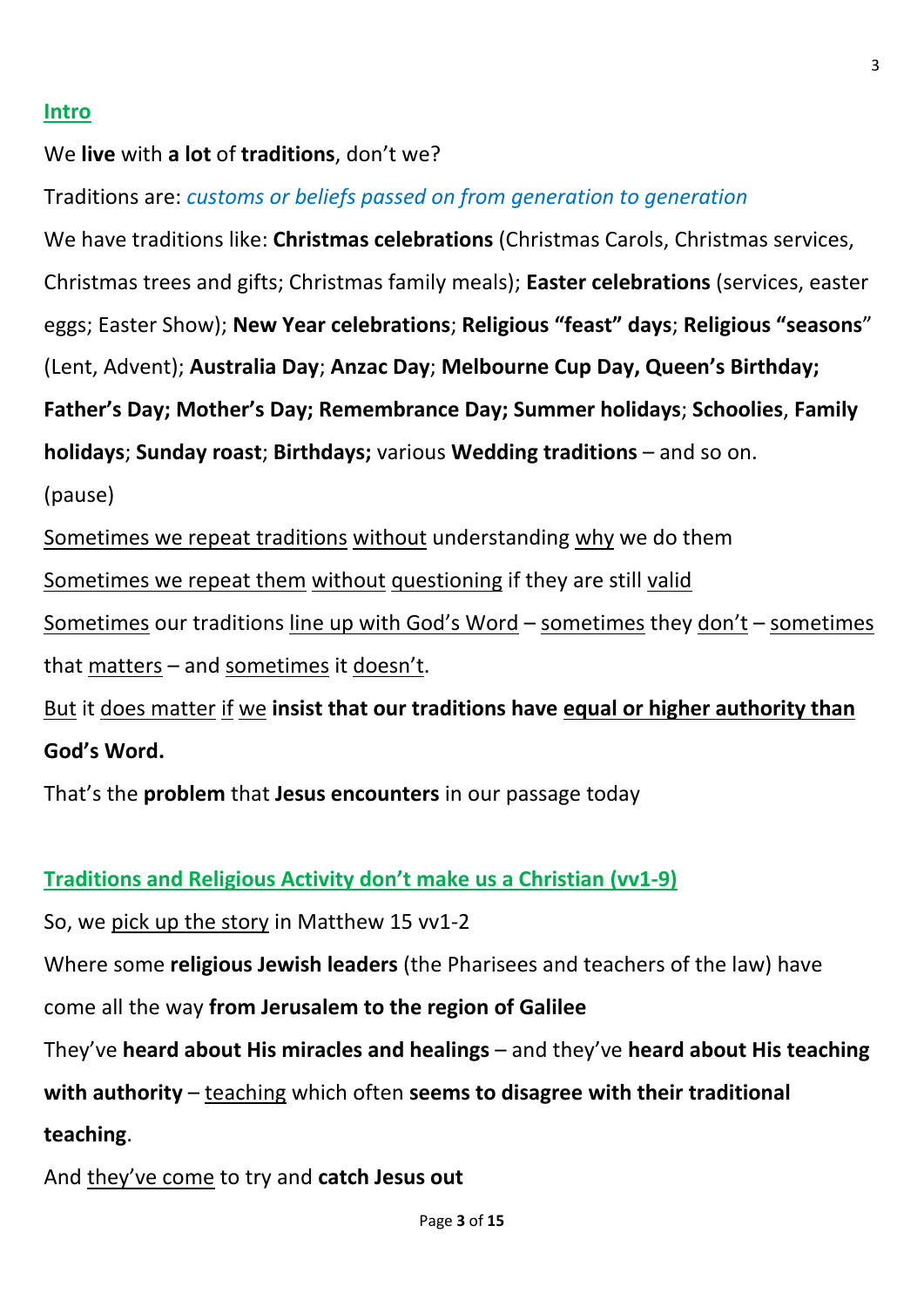They **come** to Jesus **with** a **question** "why do your disciples **break the tradition of the elders**? They don't wash their hands before they eat!"

What are these **traditions** they refer to?

Well – they are **oral rules/laws** that have been **added on to God's Word** – and then passed down **from generation to generation by word of mouth** – and these oral laws have been **insisted on as though they've come from God**!

We need to understand that the washing they are talking about is **more than just simply washing your hands before meals like we would today**. From Mark's version of the story – **we find out this washing is actually a ceremonial** 

**washing** (Mark 7:3) – and it was a **really complicated routine in washing your hands and arms several times** – and sometimes repeated in between each course of the meal. So, it had become a bit of a **ritual** and a bit of **rigmarole**.

Jesus' disciples were not **practising this ceremonial washing** – and so the **religious leaders** – are **pointing the finger** – and saying the **disciples MUST do it** otherwise they are **unclean** and **anything they touch** is then also **unclean**!

Surprisingly, **Jesus goes quite hard back at them** with His own accusation! And **don't you love how Jesus answers their question by asking them a question of His own**? [I do that at home – and get in trouble for it?] Jesus says in v3 "*why do you break the command of God for the sake of your tradition*?" Jesus takes them to task on another tradition they have been practising in vv4-6. A tradition called **Korban** and is mentioned more fully in Mark 7. **Korban** means "*a gift devoted to God*".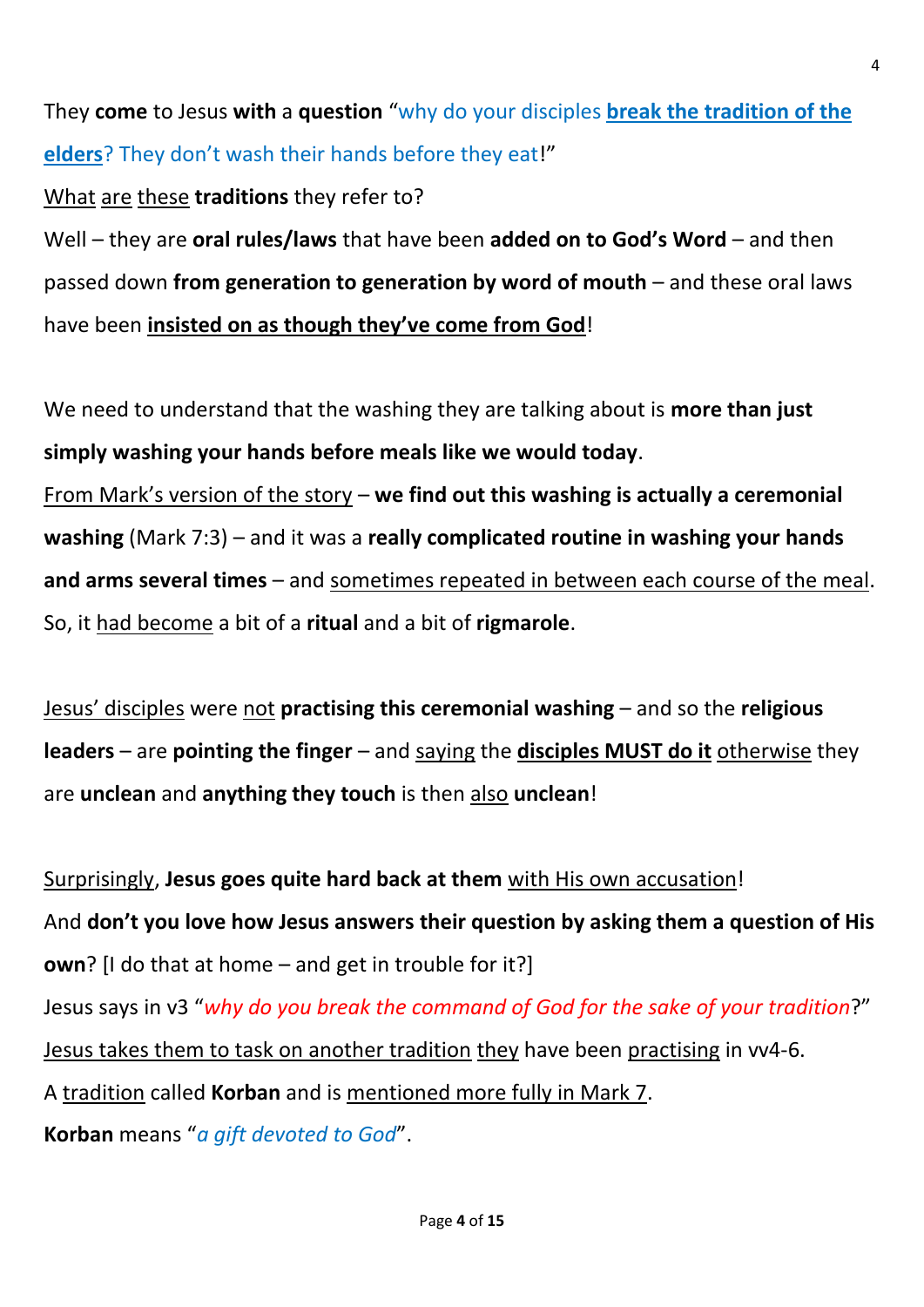What this tradition allowed the people to do is to say – if they had some money or possessions that they might use to help their parents. They could say **this money or possessions has been devoted to God** – in doing so – **they didn't need to help or support their parents**.

In keeping this tradition – Jesus says – they are **actually breaking the 5th commandment** – and **they are not honouring their parents** (Exodus 20:12 and Deut 5:16).

On top of that, it would appear to any on-lookers, that the people following this tradition **were very religious and pious because they'd devoted money and possessions to God**. But in reality, they were only "**saying**" **they had devoted it to Go**d – but **they still used this money and possessions for themselves**.

They were basically "**looking good**" rather than "**being good**". And they'd **found a loophole**, so they didn't have to care for their parents.

No wonder Jesus, in v7, **calls** them **hypocrites**

The original **meaning** of **hypocrite** is someone who is "*playing a role – like an actor*" The people practicing this tradition were "*playing like they were holy and obedient to God*" but they were not being holy and obedient to God in reality.

In vv7-9, **Jesus quotes** from a **prophecy** from **Isaiah 29:13** (our OT reading) –and **Jesus says Isaiah's prophecy** is actually about the **religious leaders in Jesus' time**- and Jesus is saying by them following this tradition of Korban – they are **just giving God lip service** and **haven't really got hearts towards God at all**. And that **their worship of God is empty** and all about **their vanity** – and all about **following human rules and teachings** and not about really **worshipping God with all their heart**.

So, my **first point** this morning is:

[Slide 1a-traditions/religious activity]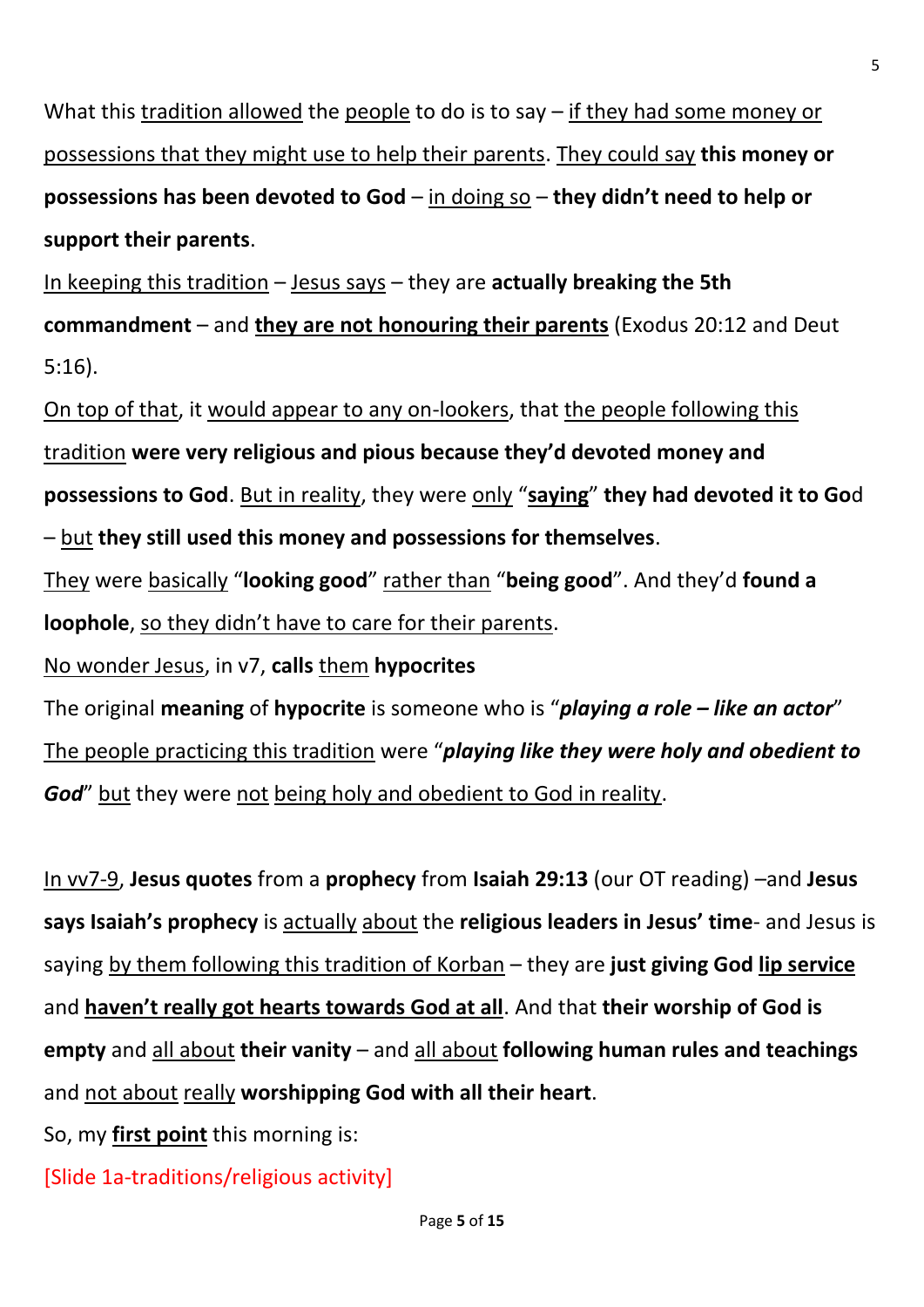## *Traditions and religious activity don't make us a Christian*.

Coming to church each Sunday – and **singing a few hymns** and **reciting the Lord's Prayer** – **doesn't make me a Christian**

Being a Christian is about **realizing we are basically sinful** – and in **need of a Saviour for our sins** – and **believing Jesus is that Saviour** – and it's about - **coming to worship God and thanking Him for sending Jesus** – and it's about **following God's Word** – and taking His commandments seriously**. Commandments like the one mentioned here** – where we are to **honour our parents**.

Some of us may have ageing parents, regardless of how tough they might have been on us when we were growing up; **they are still our parents** and **we need to honour them**  and make sure they're cared for in their old age - and not neglected.

Being a Christian is not about **what we do on Sunday** – but **who we are 7 days a week** – when we show people, we are true followers of Jesus - by loving God and loving others – and by us **being ambassadors for Jesus.**

```
It's worth asking ourselves – whether people would see us as hypocrites – we say we 
are Christian – but we don't behave like one!
```
Sunday is not about ticking a box – and saying – *I've given God lip-service this morning* – *now I can kick off - and do and say what I like for the rest of the week*. Sunday is about a **heartfelt praise for what God has done in sending Jesus** which kick starts our whole week!

We even have our own traditions in our service on Sunday – don't we?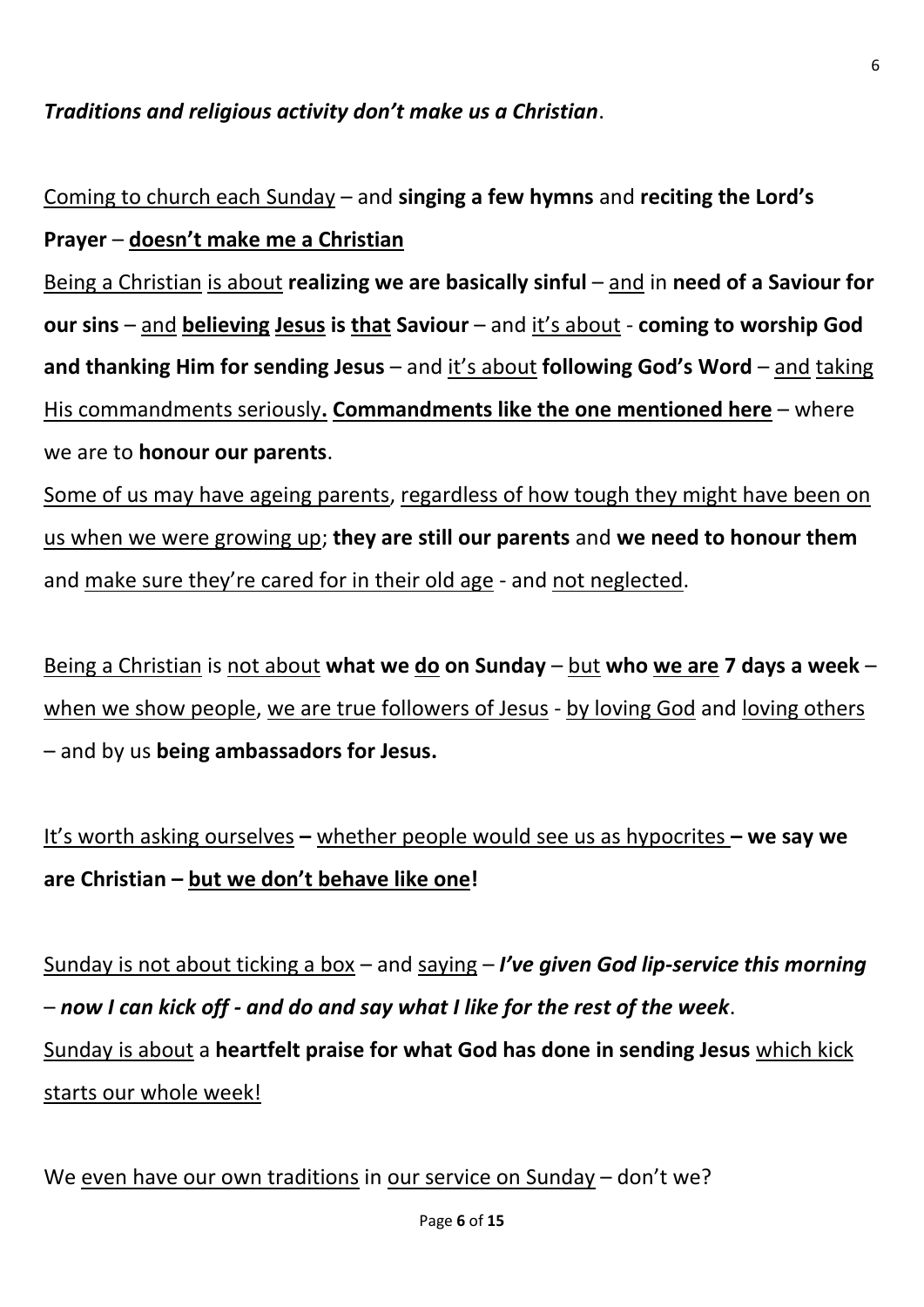We **sing hymns mainly from the Rejoice Hymn Book** – but we shouldn't insist on that – nor should we insist on the old-fashioned words – they are neither wrong nor right

We also **recite the Lord's Prayer each Sunday** – a prayer Jesus taught His disciples to pray. **Did Jesus say pray it every week**? – **No**! – He said – *this is how you should pray*. If we didn't say the Lord's Prayer one week – would it be the end of the world? **No**!

We also have **the Lord's Supper** – here at our church – **every 2 months** – could we have it more frequently or less frequently? **Of course, we could**! Can we insist **it's weekly** or **monthly** or **yearly** – **No**! **There's no rule about that in the Bible**!

**Also, in the Lord's Supper** – **we use juice not wine** – yet Jesus shared wine with His disciples! We have **some practical reasons for using juice** – some people don't drink alcohol and would miss out – some people might have had a problem with alcohol in the past and it might be a stumbling block to them if we use wine – and some people might be too young to drink alcohol and they would miss out

Another example – **some people might insist that everyone should be tea-total** – but the Bible doesn't say that – **it says we can drink wine** – but **we shouldn't be drunkards**  (Ephesians 5:18)

The point is – none of these traditions and man-made rules we follow – **make us a Christian.**

What traditions or man-made rules are we **putting ahead of God and His Word**?

# **True worship is internal not external (vv10-14)**

Back to Matthew 15 then…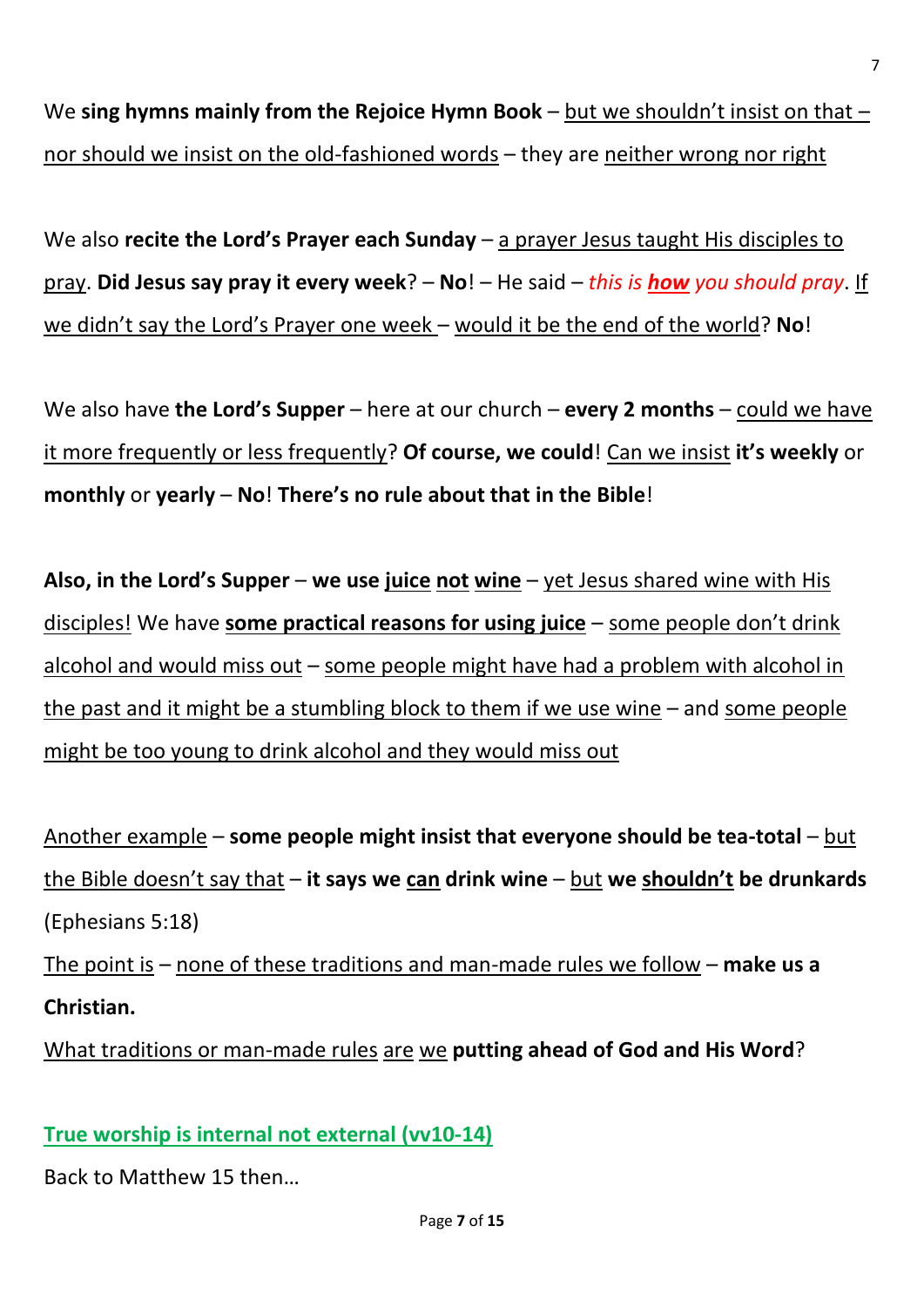Because the religious leaders have **come to Jesus in public** with their rebuke of His disciples about breaking this hand-washing tradition

**Jesus** then **publicly** corrects the religious leaders – see v10-11

**Jesus** uses an illustration or parable about eating food.

He's saying the food you put in your mouth (even with ceremonially unclean hands) **doesn't make you unclean and unfit to worship God**. Rather – Jesus says - it's the bad words that come out of your mouth that **make you unclean and unfit to worship**. Jesus is saying **sin comes from the heart**, not **from your diet** and not **from failing to wash your hands**. **It's what comes out of our mouth that makes us spiritually unclean**, not what goes in our mouths.

You see the religious leaders had super clean hands but dirty hearts – hearts that were determined on catching Jesus out – hearts that were determined to reject His teaching regardless of how true it was – hearts that ultimately wanted Jesus gone – **whilst all the time still looking holy and pious to the people of Israel!**

So, my **second point** is: [Slide 1b-Internal] *True Worship is internal not external*

You see Jesus knows that the religious leaders **have a heart problem** and they are **more concerned about externals** – like ceremonial washing – and praying on street corners for everyone to notice them.

At the same time, in fairness to the religious leaders - **they have got so passionate about God's Law** that over the centuries they've bolted man-made rules onto God's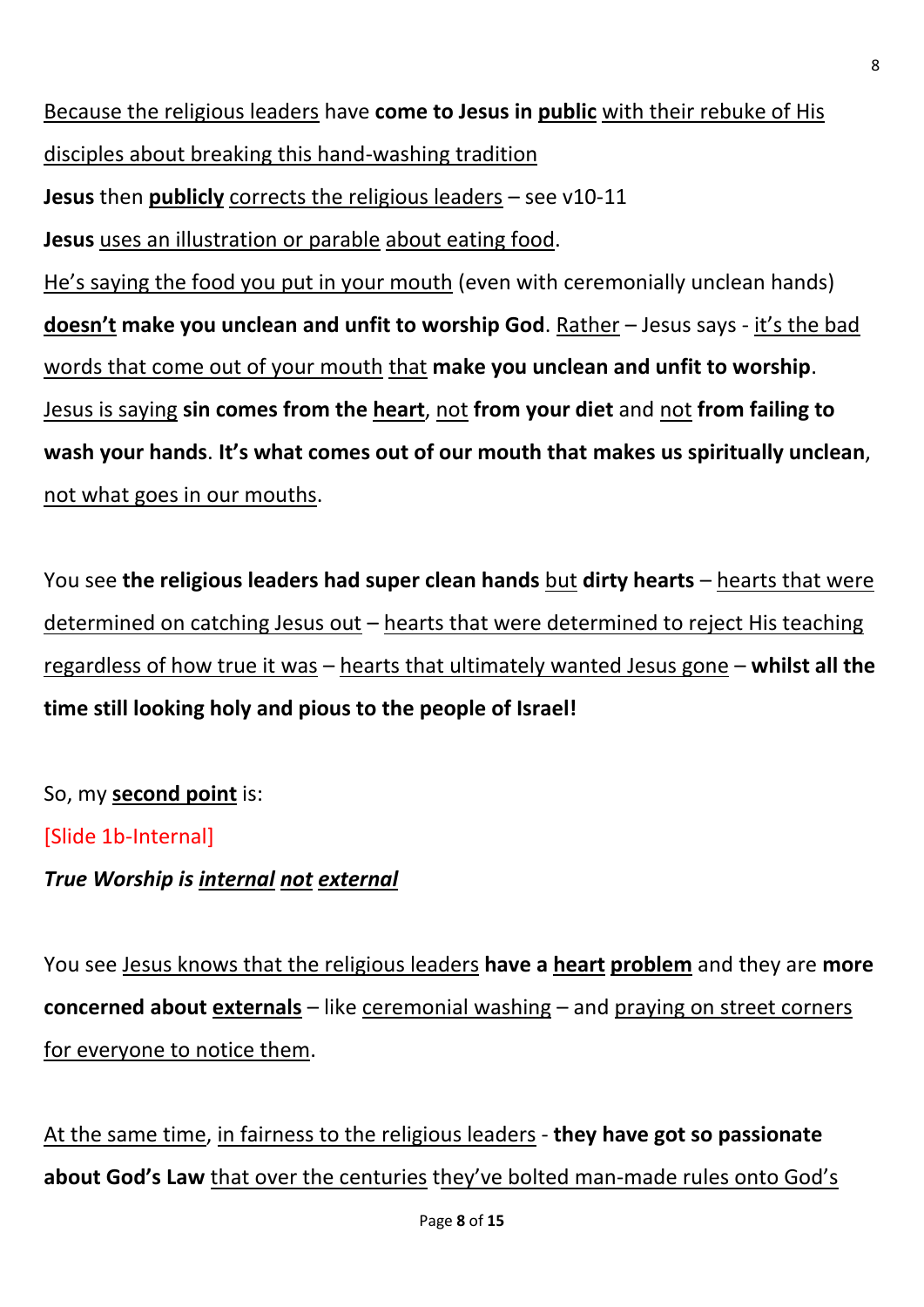Law to try to "help" people keep the rules – but they've become so obsessed with their man-made rules and traditions– **that they've ended up nullifying or contradicting God's Law** - as they did with the korban tradition and by not helping their parents.

What about us? **Are we sticking to the Gospel of Jesus** – or are we trying to add to what Jesus has done – **by working our way to Heaven**?

Jesus' disciples come to Jesus in v12 – **concerned that Jesus has offended the Pharisees**.

Jesus doesn't need to be told that – **He knows He's offended them**.

**God's Word will always cause offense** – especially to people who are not following His Word or have overruled it with their own traditions and thinking.

Yet the disciples have always looked to the Pharisees and teachers of the law – as the **benchmark** – **in how to live holy lives** – so they would feel rather uneasy that Jesus is taking them on  $-$  head on  $-$  and going against them!

**But Jesus was making a stand for God's Word** – and saying God's Word is much more important than tradition and looking good on the outside. Remember – **appearances can be deceiving.**

Anytime **someone makes a stand for God's Word** – **it rattles cages**.

It's a bit like what Martin Luther did back in 1517 – when **He challenged the teaching of the Roman Catholic Church**. He stood up for God's Word – and said "*Here I stand, I can*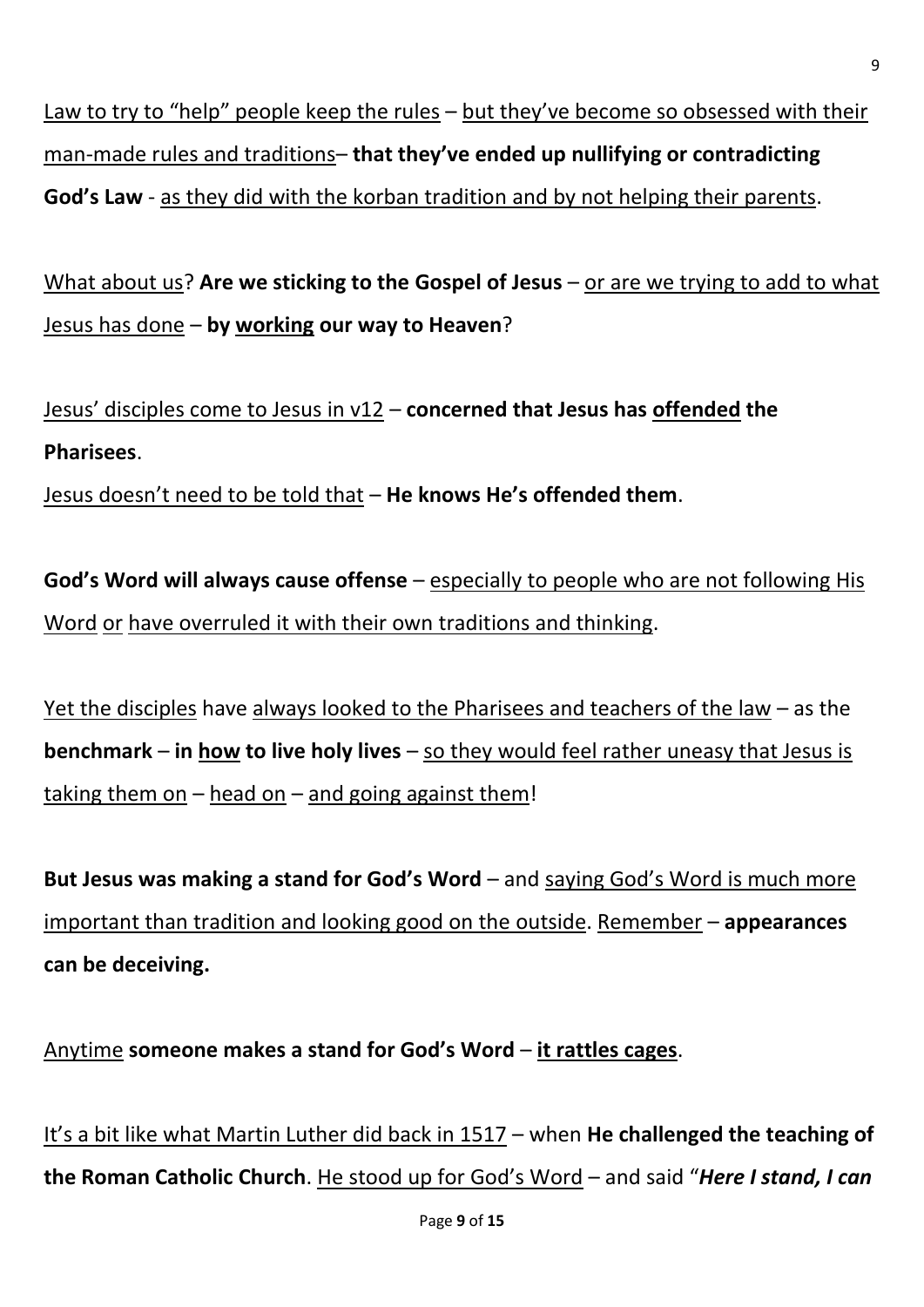# *do no other*" – and in doing so Martin rattled many cages – **which led to the Protestant Reformation.**

Are we **bold enough** - **to stand up for God's Word**?

The disciples would also have been worried that going against the Pharisees **would bring trouble for them and trouble for Jesus!**

In v13 - Jesus uses the analogy of a plant that was not planted by God; He says - *every plant not planted by God will be pulled up by the roots*.

Jesus is saying that neither the religious leaders nor their teachings **had been planted by God**, and therefore **ultimately their teaching would not last**.

You see the problem is that internally the Pharisees don't have God's Word in their hearts – **instead they have their own man-made rules and traditions in their heart** – **that's their treasure**

Remember Jesus said in the Sermon the Mount – *for where your treasure is, there will be your heart also* (Matthew 6:21)

And because the religious leaders' hearts are all wrong – **Jesus in v14** - tells the disciples to leave them to their own devices

You see even though the Pharisees and teachers of the law had biblical scrolls and interpreted them in the synagogues, this does not mean that they really understood them. After all, they (mostly) **didn't recognize nor follow Jesus**; so, they didn't understand or follow scripture correctly (Carson). Therefore – Jesus says - **they are blind**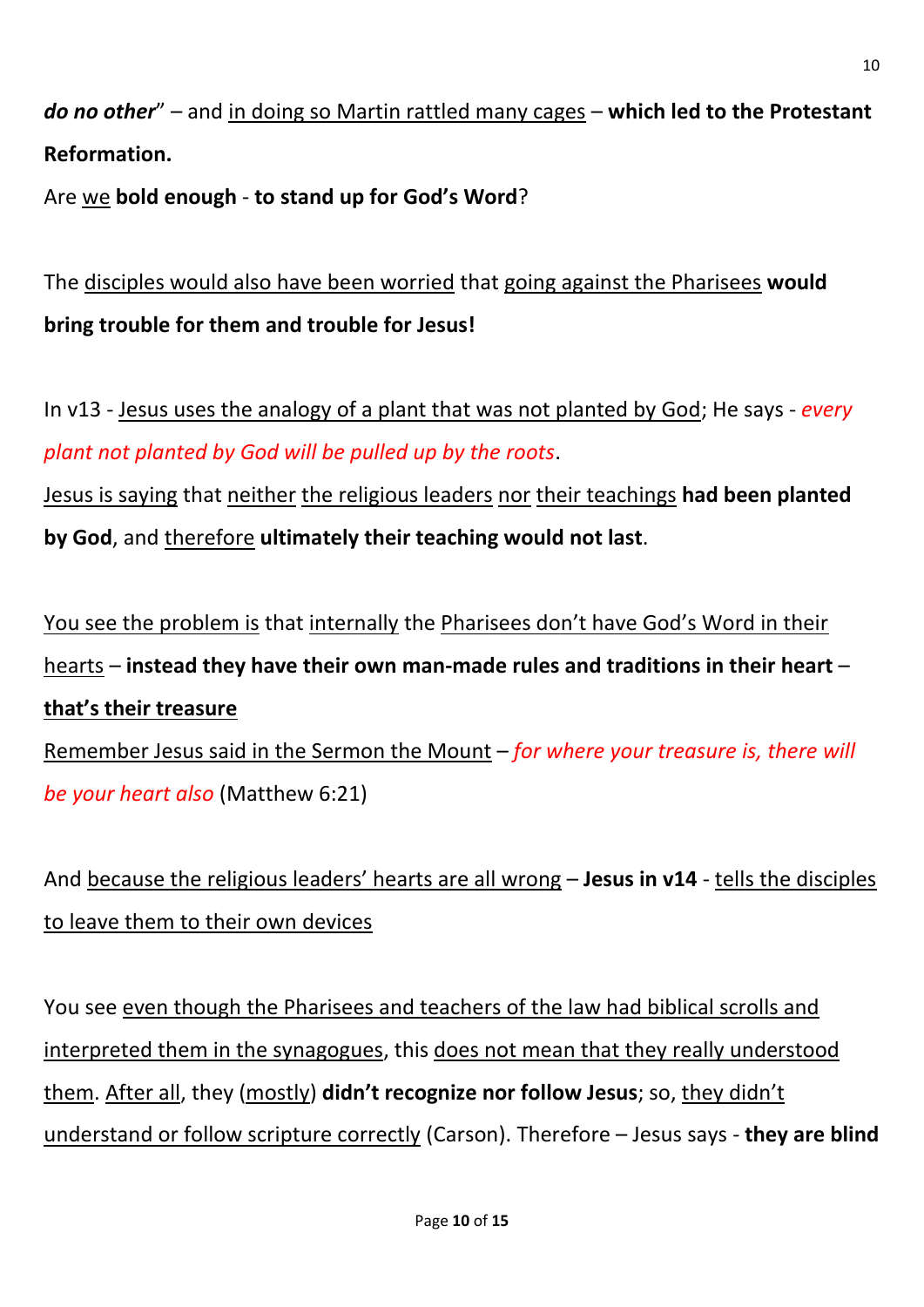**leaders of blind people** and are **leading the people away from God/Jesus and not towards God/Jesus**.

It's worth noting the **people are also blind** not just the **Pharisees**; and so, the **people need a guide who is not blind** – **that's of course, Jesus**!

Again, a question for us – is our example and teaching – **leading people towards Jesus or away from Him?**

## **It's our hearts that need cleaning up (vv15-20)**

Unfortunately, the disciples haven't understood Jesus' illustration or parable from vv10- 11 – that eating food does not make people unclean but what comes out of people's mouths makes people unclean So, **Peter** – always the **spokesman for the disciples** – v15 - asks Jesus to explain the parable to the disciples? Jesus' reply is quite funny in v16 – "*Are you still so dull*?"

Despite that - Jesus does explain His parable about eating food to His disciples– in vv17 to 20.

Jesus explains that **whatever food enters the mouth goes into the stomach and comes out as human waste (poo!)**. Food never touches our hearts. But what comes out of our mouths - Jesus says - **begins in our hearts with thoughts and ideas that then lead to words and actions** – actions like *- murder, adultery, sexual immorality, theft, false testimony and slander* 

**Murder** begins not with a knife or a gun, but with the **anger and hatred in people's hearts**

**Adultery** begins with lustful thoughts – then a desire for what is forbidden – and then a lack of self-control – and **then acting upon that desire**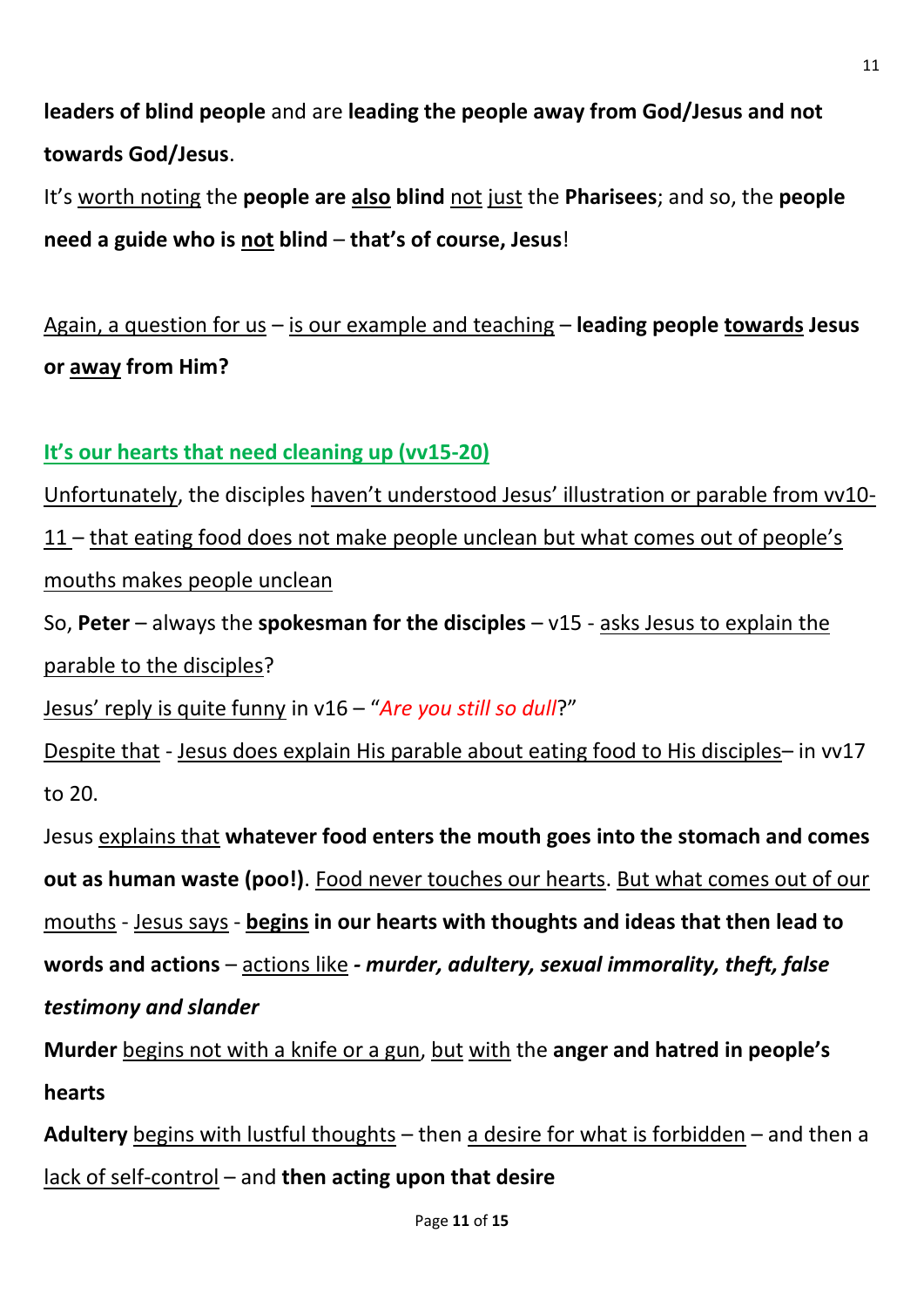**Sexual immorality** – the Greek word *porneia* – where we get **pornography** from begins with sexual and lustful thoughts – and **can lead to all sorts of sexually immoral behaviour**

**Theft** – begins with jealousy of someone else's belongings – and **a feeling of dissatisfaction with what we have and wanting more** 

**Lies** – begin because we are not satisfied with the truth – we might lie to avoid getting the blame for something – or because we are ashamed and so we lie to cover up – or we lie to make ourselves look better than we are – and lie about others to bring them down. The trouble with lying is – **one lie is usually not enough** – and so we have to tell another and another  $-$  to cover up the previous lie.

Which leads us to the last sin that Jesus mentions – and that is **slander** – the Greek Word used is where we get blaspheming from – so in this context **it's speaking against the good name someone –** and again the motive for that is to elevate ourself and deflate the other person.

Jesus boldly said that these evil things come from our innermost nature – our heart. They aren't accidents or mere "mistakes"; they reveal how corrupt we are in our fallen nature.

When we act upon the evil in our hearts – we are basically saying – **we are not happy letting the Lord be in control of our lives** – **we want to be in control** – and we're basically saying **we know better than God**. Which is precisely what the religious leaders were saying to Jesus – **we know better than God's Word** – **we know better than God's Son**!

But unfortunately – their hearts need cleaning up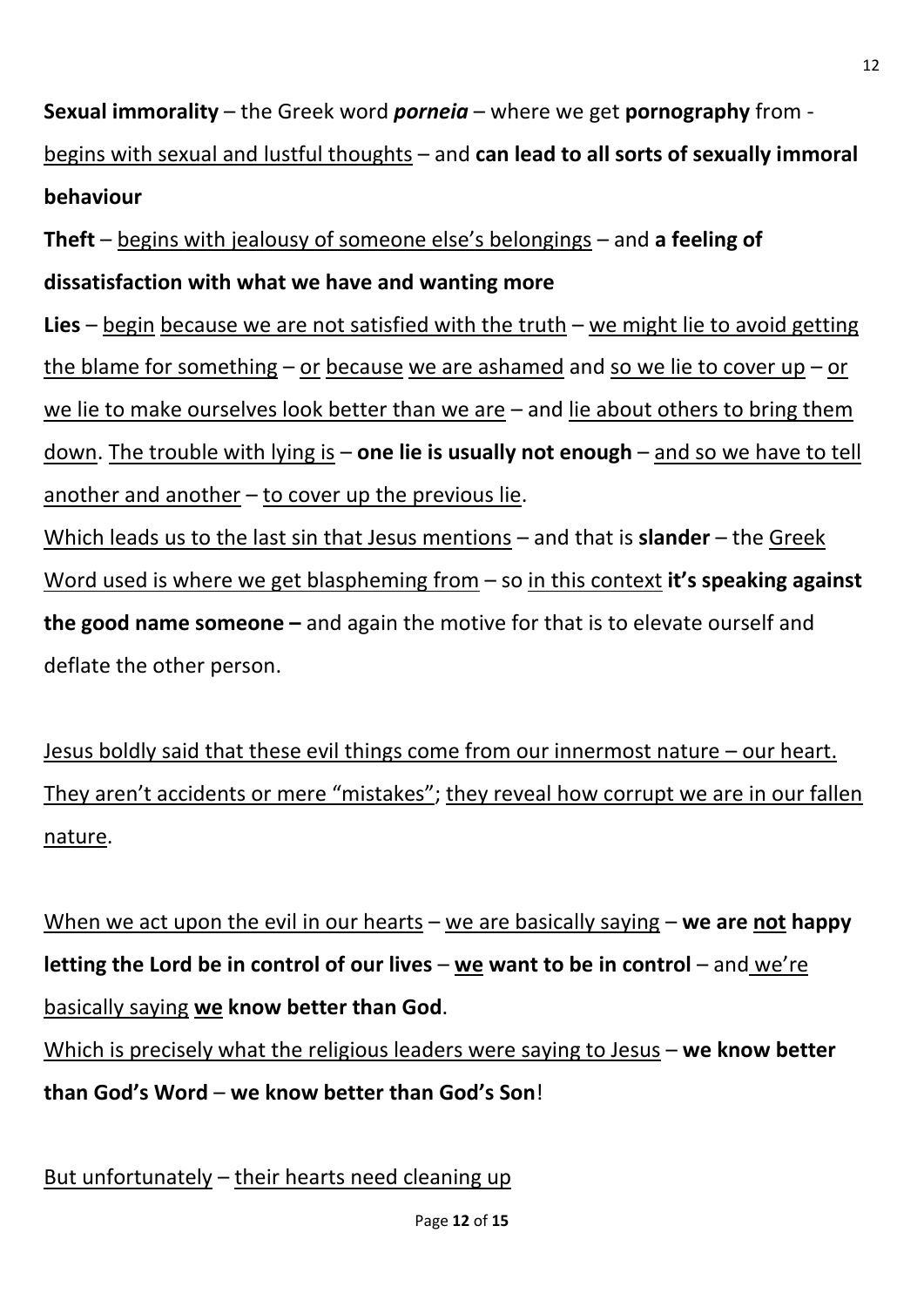### And so do our hearts.

You see as much as we try – **we cannot stop sinning – and our hearts are unclean.** [Slide 1c-clean heart]

Which is my **third point** – *It's our hearts that need cleaning up*

Again – isn't that what Jesus said in the Sermon on the Mount – Matthew 5:8

*Blessed are the pure in heart, for they will see God!*

How do we get **a clean heart** then?

Well – let me give us an example of how this works - from King David

**King David** is described as **having a heart for God** (1 Sam 13:14 and Acts 13:22)

But David **did the most terrible thing** – He **lusted over a woman** – **Bathsheba** – who

was married to someone else – a guy named **Uriah** – and **David's lustful thoughts –**

**moved to words** – He summoned a servant to bring Bathsheba to his palace – **His** 

**lustful thoughts moved to action** - He **committed adultery** – and when he found that

**Bathsheba was pregnant** – David arranged for her husband – **Uriah** – **to be** 

**conveniently killed in battle.** 

Sometime after – **David wrote the most amazing confession** in **Psalm 51**

*1 Have mercy on me, O God,*

 *according to your unfailing love;*

*according to your great compassion*

 *blot out my transgressions.*

- *2 Wash away all my iniquity and cleanse me from my sin.*
- *3 For I know my transgressions, and my sin is always before me.*
- *4 Against you, you only, have I sinned and done what is evil in your sight;*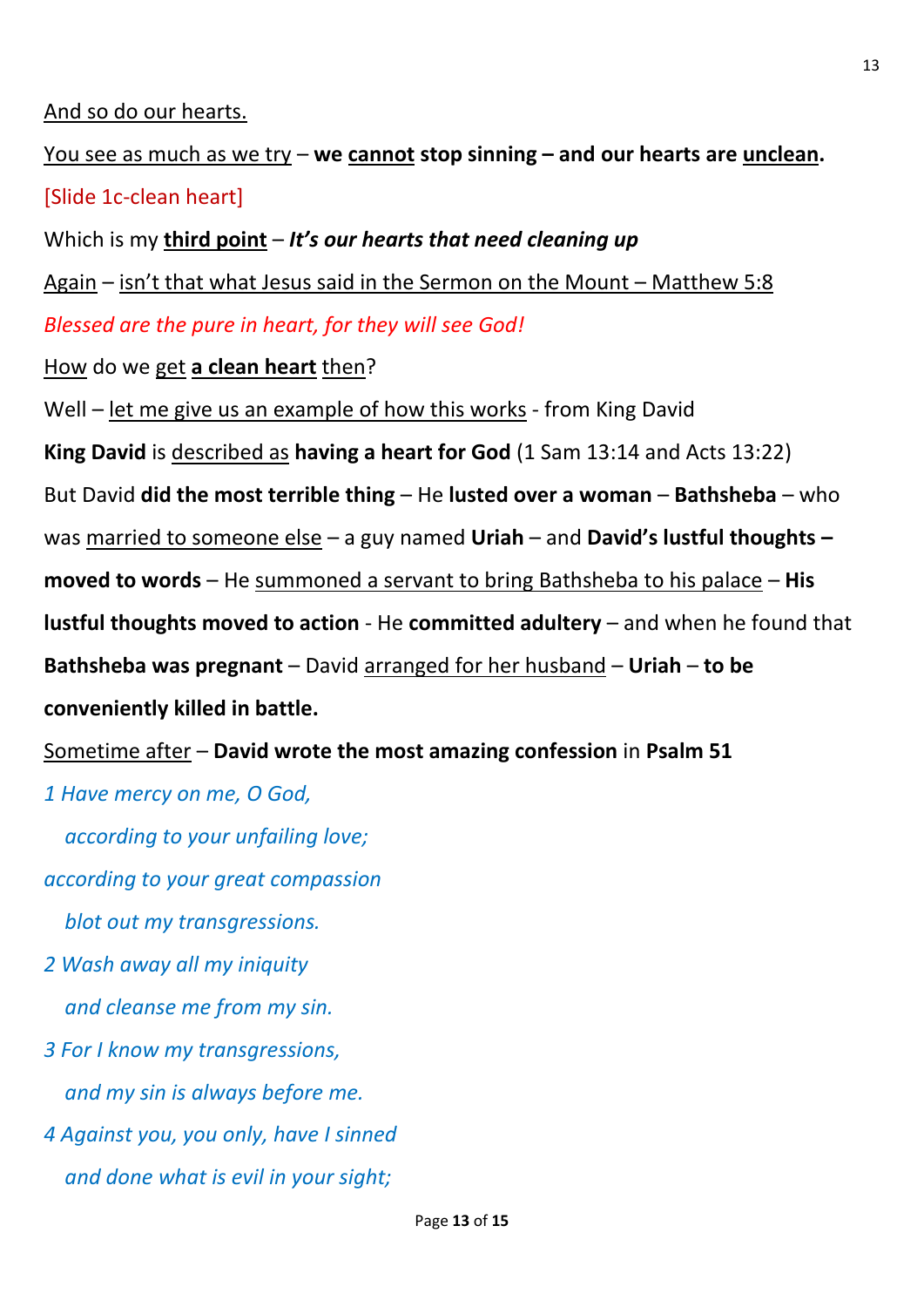*so you are right in your verdict*

 *and justified when you judge.*

*5 Surely I was sinful at birth,*

 *sinful from the time my mother conceived me.*

**David** then moved on to **ask God** for a **pure heart**

*10 Create in me a pure heart, O God,*

 *and renew a steadfast spirit within me.*

*11 Do not cast me from your presence*

 *or take your Holy Spirit from me.*

*12 Restore to me the joy of your salvation*

 *and grant me a willing spirit, to sustain me.*

We can join King David and **confess our sins** – like he did?

As 1 John 1:9 says:

*If we confess our sins, God is faithful and just and will forgive us our sins and purify us* 

*from all unrighteousness*

We can join King David and **ask God to create a pure heart in us**

We can join King David and **ask God not to take His Holy Spirit away from us** – because

it's the Holy Spirit that will teach us and guide us and remind us of what Jesus teaches.

What Jesus is teaching us this morning is - let's not get bogged down with traditions and ceremonial rigmarole – **let's realize first and foremost** – **our hearts – like King David need cleaning up** – and **Jesus is the only one who can clean our hearts**.

# [Slide 2]

And the way that we get that clean heart is to believe what Jesus has done for us – which the Apostle Paul describes like this - in **2 Cor 5:21**